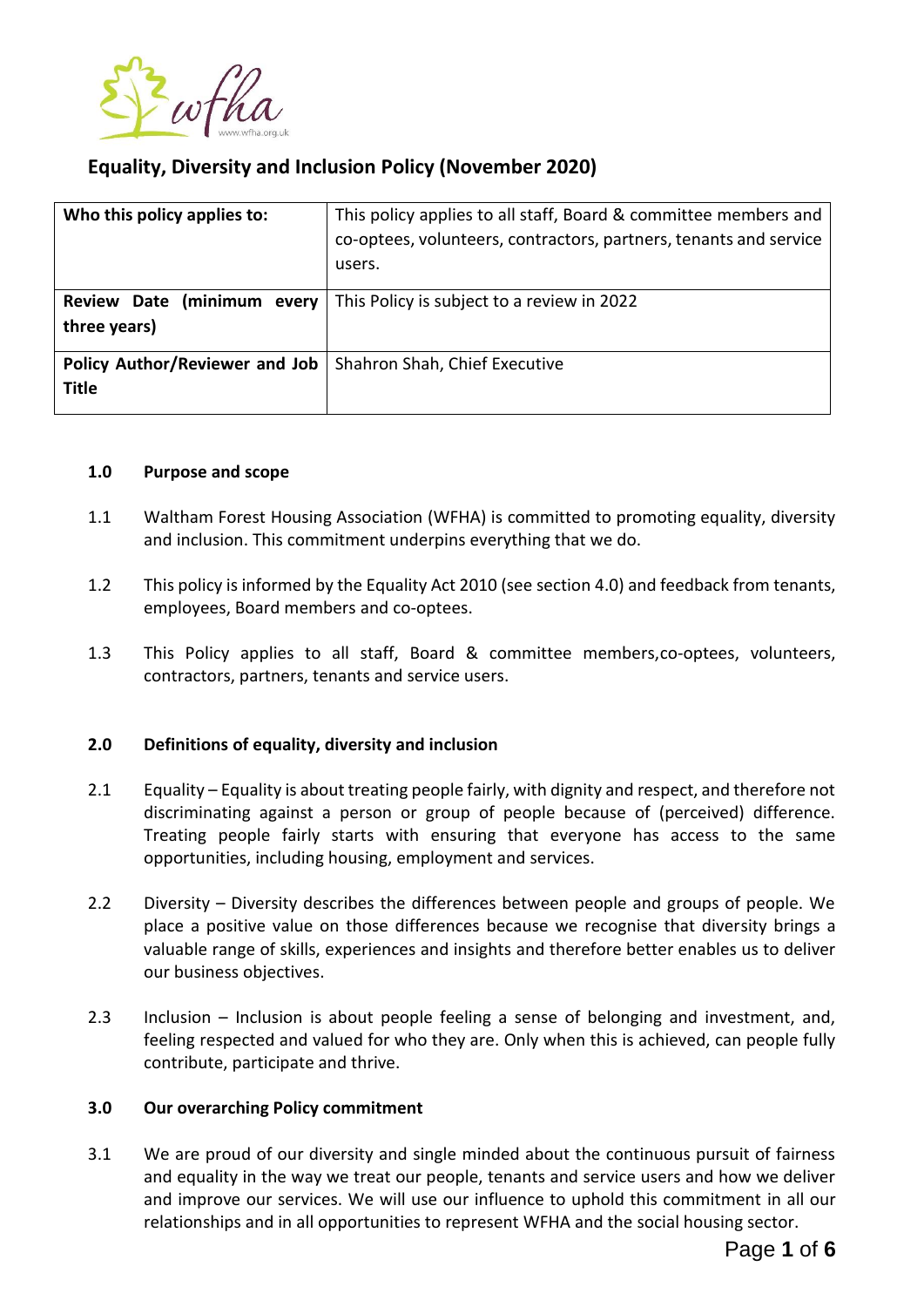

#### **4.0 The law**

- 4.1 The Equality Act 2010 prohibits all employers and service providers (including educational establishments) from discriminating against, harassing or victimising individuals, on the basis of a "protected characteristic".
- 4.2 The protected characteristics under the act are:
	- 1.0 Age
	- 2.0 Disability
	- 3.0 Gender reassignment
	- 4.0 Marriage and civil partnership
	- 5.0 Pregnancy and maternity
	- 6.0 Race
	- 7.0 Religion and belief
	- 8.0 Sex
	- 9.0 Sexual orientation
- 4.3 The law is subjective. As an example, if a person finds remarks made about them, concerning a protected characteristic, offensive, then that person has been offended. The law only concerns itself with what the person experiences, it does not concern itself with the judgements of others.
- 4.4 Public sector organisations, and any organisation undertaking work on behalf of a public sector organisation, has a legal public sector equality duty in the workplace. This duty is to *prevent and eliminate discrimination, establish and promote equality and equal opportunities, and foster good relations between people with different protected characteristics.* Although Housing Associations are not classed as public sector organisations, WFHA has adopted this equality duty in the workplace.
- 4.5 Sexual equality and equal pay in law and therefore at WFHA, equal pay means no less favourable pay, benefits and terms and condition of employment where different sexes are doing equal work.
- 4.6 Recruitment and selection are covered by formal policies for both staff and Board members. WFHA complies with the law in terms of taking action to ensure an equal, diverse and inclusive workforce:
- 4.6.1 All names and equality monitoring information supplied with application for vacancies is removed from an individual's application pack immediately it is received. Such information is not viewed during the selection process.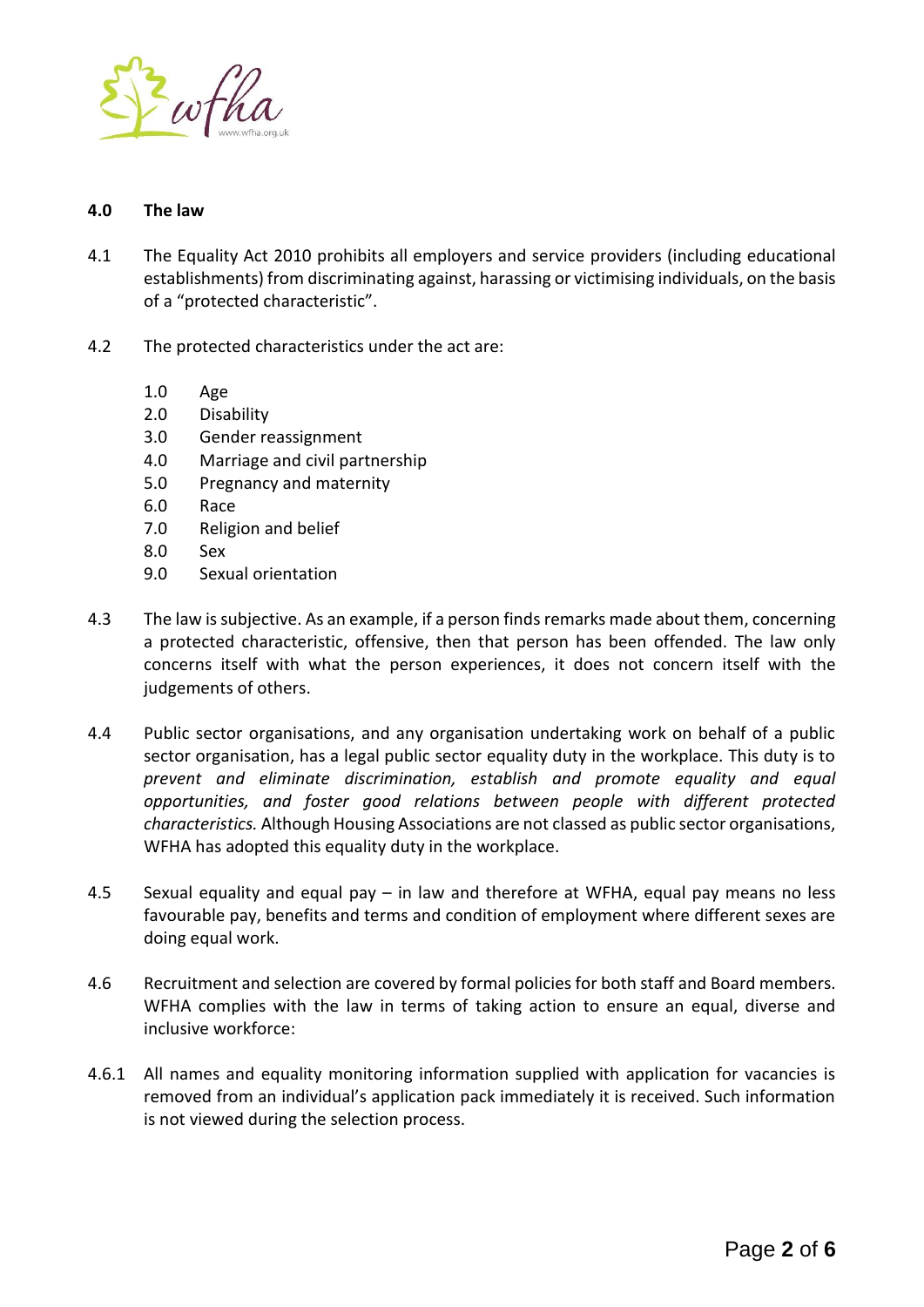

- 4.6.2 We will consider making reasonable adjustments for a job applicant or employee with a disability. We will guarantee an interview to all disabled job applicants. We seek specialist legal and other advice where required.
- 4.6.3 We will take reasonable "positive action" to help applicants and employees where we consider they:
	- Are at a disadvantage because of a protected characteristic and / or
	- Are under-represented in the organisation because of a protected characteristic and / or
	- Have specific needs connected to a specific characteristic.
- 4.7 Breaches of the Equality Act carry significant penalties related to *injury to feelings* and / or *loss of earnings.*

# **5.0 Organisational delivery / Regulation / Discrimination / Race and racism**

## **5.1 Organisational delivery**

- 5.1.1 Our commitments to our tenants, service users, employees, volunteers and Board members are delivered through:
	- 1. Living our values, particularly our value of *Respect* (We respect people and communities through our belief in equality, diversity and inclusion. We believe we have more in common than things that separate us.)
	- 2. Our Governance Manual, Human Resources policies, operational policies, service delivery and strategic plans and procurement practices
	- 3. Equality Impact Assessments for changes to the above documents
	- 4. Provision of training, learning and development
	- 5. Appropriate Equality, Diversity and Inclusion accreditation (e.g., the Chartered Institute of Housing / Housing Diversity Network)
	- 6. Active membership of relevant organisations (e.g., the Housing Diversity Network)
	- 7. Liaison and shared initiatives with specialist organisations (e.g., BME London Landlords and BME National)
	- 8. An annual Equality, Diversity and Inclusion Action Plan

## **5.2 Regulation**

5.2.1 As a social housing provider we are subject to regulations set by the Regulator of Social Housing.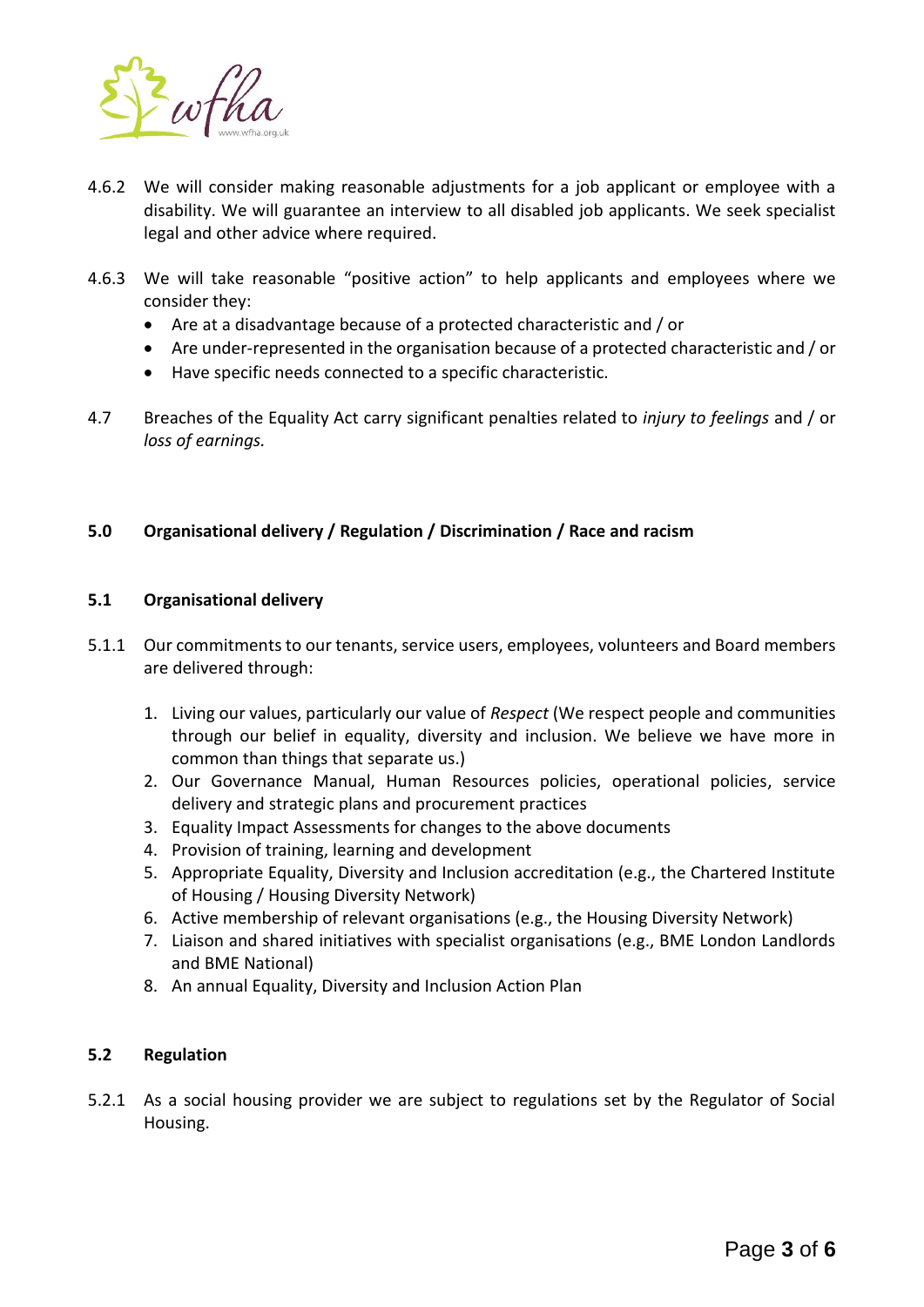

- 5.2.2 Relevant regulation is contained in our Governance Manual including:
	- Arrangements for the diverse governance and leadership of WFHA.
	- The Consumer Standard *Tenant Involvement and Empowerment*; providers must *understand and respond to the diverse needs of tenants and treat all tenants with fairness and respect*.
	- Arrangements for governance reviews.

# **5.3 Discrimination**

- 5.3.1 There are four types of discrimination:
	- Direct discrimination treating someone with a protected characteristic less favourably than others.
	- Indirect discrimination putting rules or arrangements in place that apply to everyone, but that put someone with a protected characteristic at an unfair disadvantage. It can be lawful to have specific rules or arrangements in place, as long as they are justifiable.
	- Harassment unwanted behaviour (linked to a protected characteristic) that violates someone's dignity or creates an offensive environment for them. Please refer to our Harassment Policy.
	- Victimisation treating someone unfairly because they have complained about discrimination or harassment.
- 5.3.2 We know that individuals are more than the sum of one protected characteristic. Many people have interconnected and overlapping protected characteristics that exacerbate disadvantage and discrimination.
- 5.3.3 We know that many people operate from positions of privilege (e.g., inherent advantages possessed by a white person that the person may or may not be aware of) and / or unconscious bias (e.g., automatically favouring someone who looks like you). WFHA will ensure that these issues are addressed through appropriate learning and development opportunities.
- 5.3.4 We take a zero-tolerance approach to any form of discrimination and will use all sanctions at our disposal to deal with breaches of this Policy.

## **5.4 Race and racism – context and recent events**

5.4.1 The Equalities Act 2010 defines race as a protected characteristic. Race can mean or include a person's colour, nationality, ethnic or national origin. Race is not a scientific term and has no meaning in genetics.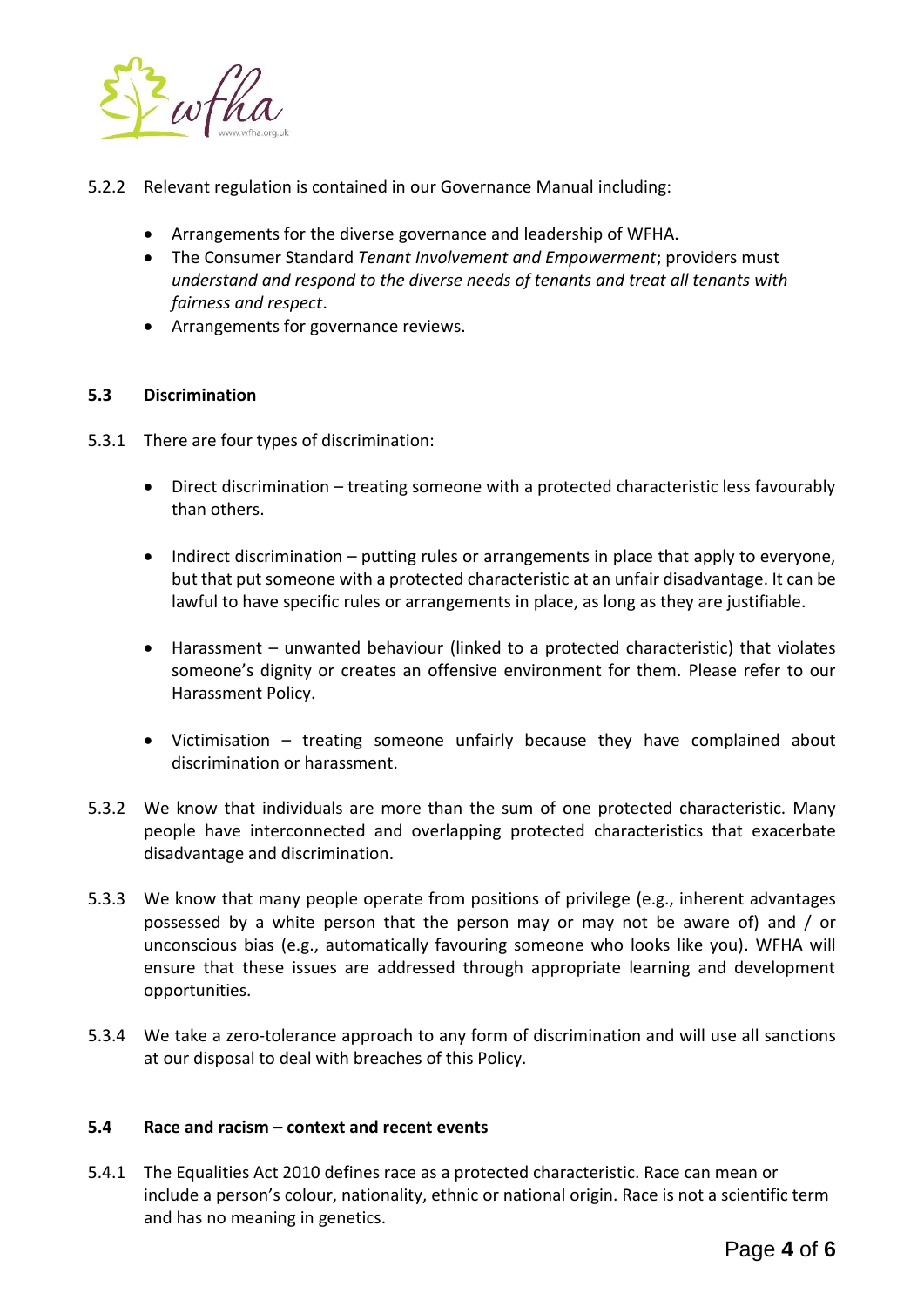

- 5.4.2 The idea of racial characteristics stems from eugenics, which is the study of how to arrange reproduction within a human population to increase the occurrence of heritable characteristics regarded as desirable. Eugenics was developed in the 19<sup>th</sup> century, by Sir Francis Galton among others, as a method of improving the human race. It was increasingly discredited as unscientific and racially biased during the  $20<sup>th</sup>$  century, especially after the adoption of its doctrines by the Nazis in order to justify their treatment of Jews, disabled people, gay people and other minority groups.
- 5.4.3 There are many forms of racism. In many parts of the UK, racism towards white Europeans is prevalent, particularly eastern Europeans and travelling communities. Irish people have also suffered racism. These kinds of racism are based on spurious beliefs that include judgements about the intelligence or morals of whole groups of people.
- 5.4.4 The subjugation of people of African and Caribbean origin, backed by a spurious and hateful denigration of the black skin colour imposed by Europeans, has meant that, uniquely in the history of the world, black peoples have been subjected to chattel, slavery, segregation and unequal treatment in the Americas and Europe for centuries. This form of racism combines a belief in white supremacy with power (i.e., the power to enslave) and some people believe that only this combination equates to racism.
- 5.4.5 Recently, the killing of George Floyd, witnessed as it was live on social media, and the Black Lives Matter movement that it spawned, has provided the world with an opportunity to deal with the problem of racism much more robustly.
- 5.4.6 There is no longer a middle ground between racists and non-racists. There are only antiracists and racists in the world. Anti-racists not only accept the existence of racism, and institutional and structural racism, they take action to challenge it. WFHA is an anti-racist organisation.
- 5.4.7 Institutional racism is the collective failure of an institution or organisation that has power (e.g., to provide services), to respond effectively to individuals or groups of people because of their colour, nationality, ethnic or national background. It can be seen in processes, attitudes and behaviours.
- 5.4.8 Structural or systemic racism is the manifestation of racism in every aspect of society from health to education to housing to media to law and order to political power.

## **6.0 Data protection**

6.1 Equalities data will be collected, stored, managed and retained according to our Data Protection Policy.